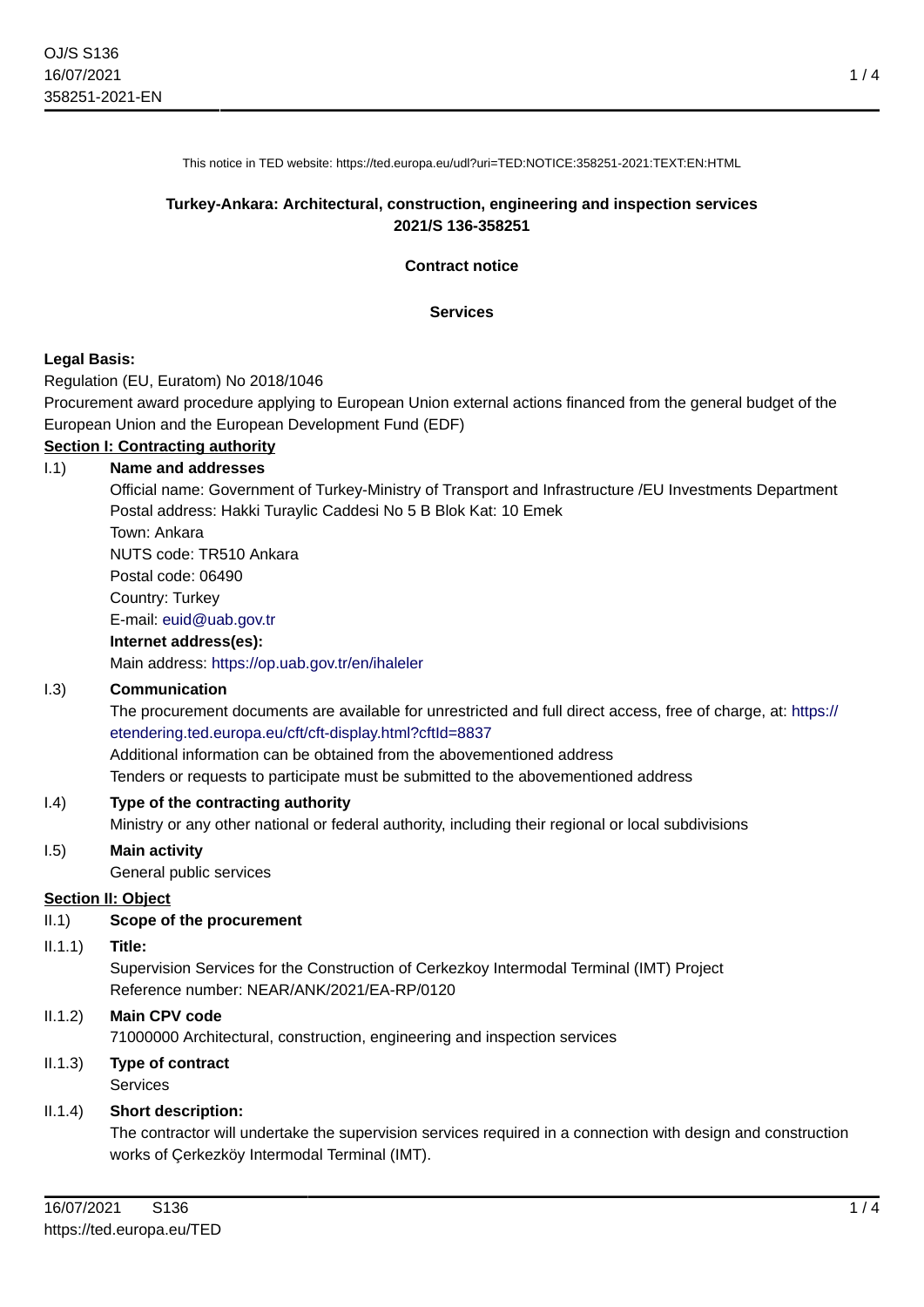| II.1.5)  | <b>Estimated total value</b><br>Value excluding VAT: 2 171 200.00 EUR                                                                                                                                                                                                                                                                                                                                                                                        |
|----------|--------------------------------------------------------------------------------------------------------------------------------------------------------------------------------------------------------------------------------------------------------------------------------------------------------------------------------------------------------------------------------------------------------------------------------------------------------------|
| II.1.6)  | <b>Information about lots</b><br>This contract is divided into lots: no                                                                                                                                                                                                                                                                                                                                                                                      |
| II.2)    | <b>Description</b>                                                                                                                                                                                                                                                                                                                                                                                                                                           |
| II.2.2)  | <b>Additional CPV code(s)</b><br>71000000 Architectural, construction, engineering and inspection services                                                                                                                                                                                                                                                                                                                                                   |
| II.2.3)  | <b>Place of performance</b><br>NUTS code: TR Türkiye<br>Main site or place of performance:<br>Turkey.                                                                                                                                                                                                                                                                                                                                                        |
| II.2.4)  | Description of the procurement:<br>Supervision services for the construction of Cerkezkoy Intermodal Terminal (IMT) Project.                                                                                                                                                                                                                                                                                                                                 |
| II.2.5)  | <b>Award criteria</b><br>Price is not the only award criterion and all criteria are stated only in the procurement documents                                                                                                                                                                                                                                                                                                                                 |
| II.2.6)  | <b>Estimated value</b><br>Value excluding VAT: 2 171 200.00 EUR                                                                                                                                                                                                                                                                                                                                                                                              |
| II.2.7)  | Duration of the contract, framework agreement or dynamic purchasing system<br>Duration in months: 38<br>This contract is subject to renewal: no                                                                                                                                                                                                                                                                                                              |
| II.2.9)  | Information about the limits on the number of candidates to be invited<br>Envisaged number of candidates: 20<br>Objective criteria for choosing the limited number of candidates:<br>The number of candidates is not limited. Please consult the procurement documents available at the address<br>indicated in section I.3).                                                                                                                                |
| II.2.10) | <b>Information about variants</b><br>Variants will be accepted: no                                                                                                                                                                                                                                                                                                                                                                                           |
| II.2.11) | <b>Information about options</b><br>Options: no                                                                                                                                                                                                                                                                                                                                                                                                              |
| II.2.13) | <b>Information about European Union funds</b><br>The procurement is related to a project and/or programme financed by European Union funds: yes<br>Identification of the project:<br>Pre-accession countries/new member states.                                                                                                                                                                                                                              |
| II.2.14) | <b>Additional information</b><br>Subsequent to the initial contract resulting from the current tender procedure, new services or works consisting<br>in the repetition of similar services or works, up to the estimated amount of EUR 1 000 000, may be entrusted<br>to the initial contractor by negotiated procedure without prior publication of a contract notice, provided the new<br>services or works are in conformity with the same basic project. |
|          | Section III: Legal, economic, financial and technical information                                                                                                                                                                                                                                                                                                                                                                                            |
| III.1)   | <b>Conditions for participation</b>                                                                                                                                                                                                                                                                                                                                                                                                                          |
| III.1.1) | Suitability to pursue the professional activity, including requirements relating to enrolment on<br>professional or trade registers<br>List and brief description of conditions:                                                                                                                                                                                                                                                                             |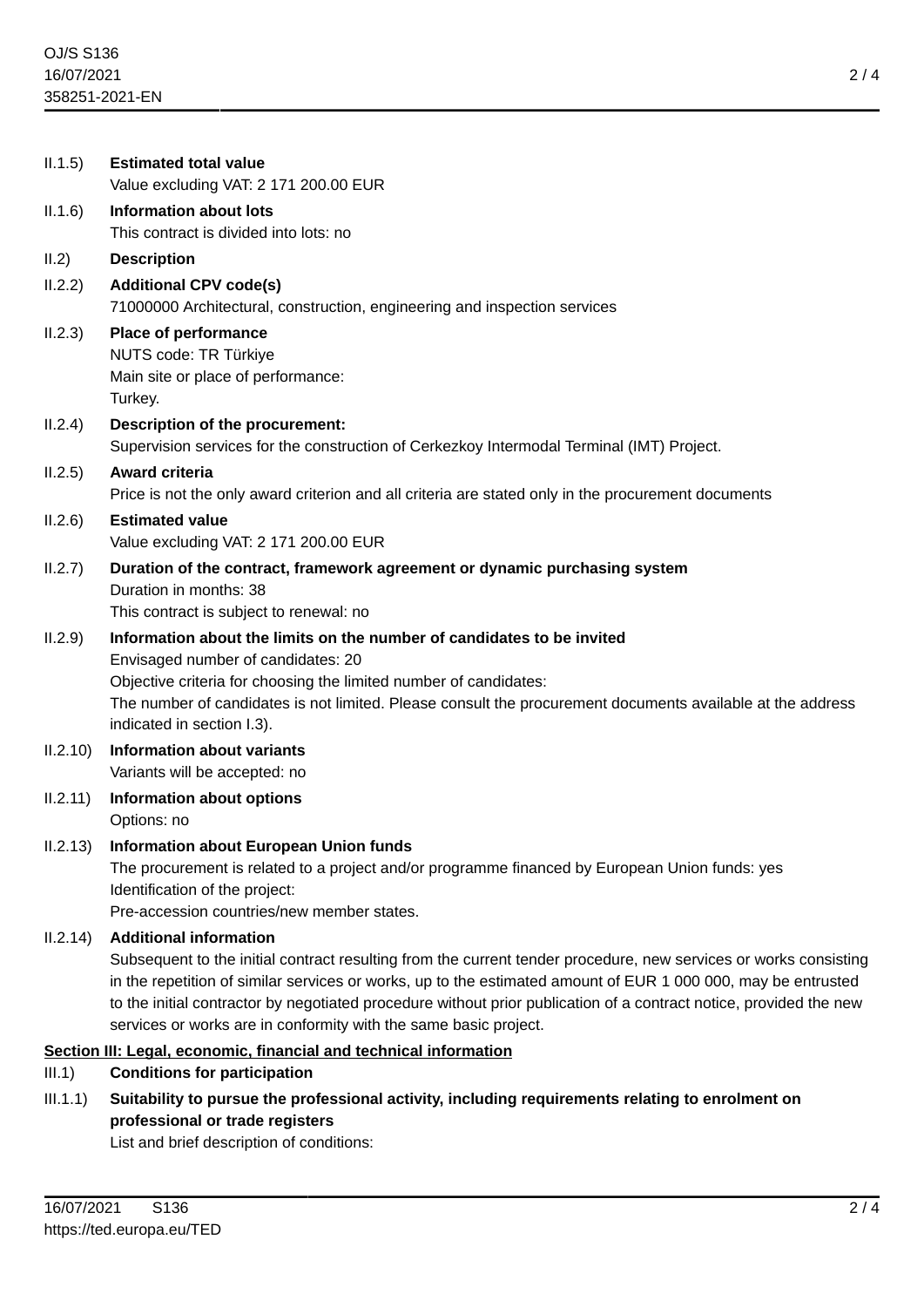Please consult the procurement documents available at the address indicated in section I.3).

- III.1.2) **Economic and financial standing** Selection criteria as stated in the procurement documents
- III.1.3) **Technical and professional ability** Selection criteria as stated in the procurement documents

#### III.2) **Conditions related to the contract**

III.2.2) **Contract performance conditions:** Please consult the procurement documents available at the address indicated in section I.3).

#### **Section IV: Procedure**

- IV.1) **Description**
- IV.1.1) **Type of procedure** Restricted procedure
- IV.1.3) **Information about a framework agreement or a dynamic purchasing system**
- IV.1.8) **Information about the Government Procurement Agreement (GPA)** The procurement is covered by the Government Procurement Agreement: no
- IV.2) **Administrative information**
- IV.2.2) **Time limit for receipt of tenders or requests to participate** Date: 23/08/2021 Local time: 14:00
- IV.2.3) **Estimated date of dispatch of invitations to tender or to participate to selected candidates** Date: 02/11/2021
- IV.2.4) **Languages in which tenders or requests to participate may be submitted: English**
- IV.2.6) **Minimum time frame during which the tenderer must maintain the tender** Duration in months: 6 (from the date stated for receipt of tender)

## **Section VI: Complementary information**

- VI.1) **Information about recurrence** This is a recurrent procurement: no
- VI.2) **Information about electronic workflows** Electronic payment will be used

### VI.3) **Additional information:**

Please consult the procurement documents available at the address indicated in section I.3). For any additional information, please refer to the document A5f 'Additional information about the Contract Notice'.

## VI.4) **Procedures for review**

#### VI.4.1) **Review body**

Official name: General Court of the European Union Postal address: rue du Fort Niedergrünewald Town: Luxembourg Postal code: L-2925 Country: Luxembourg E-mail: [GC.Registry@curia.europa.eu](mailto:GC.Registry@curia.europa.eu) Telephone: +352 4303-1 Internet address: <http://curia.europa.eu>